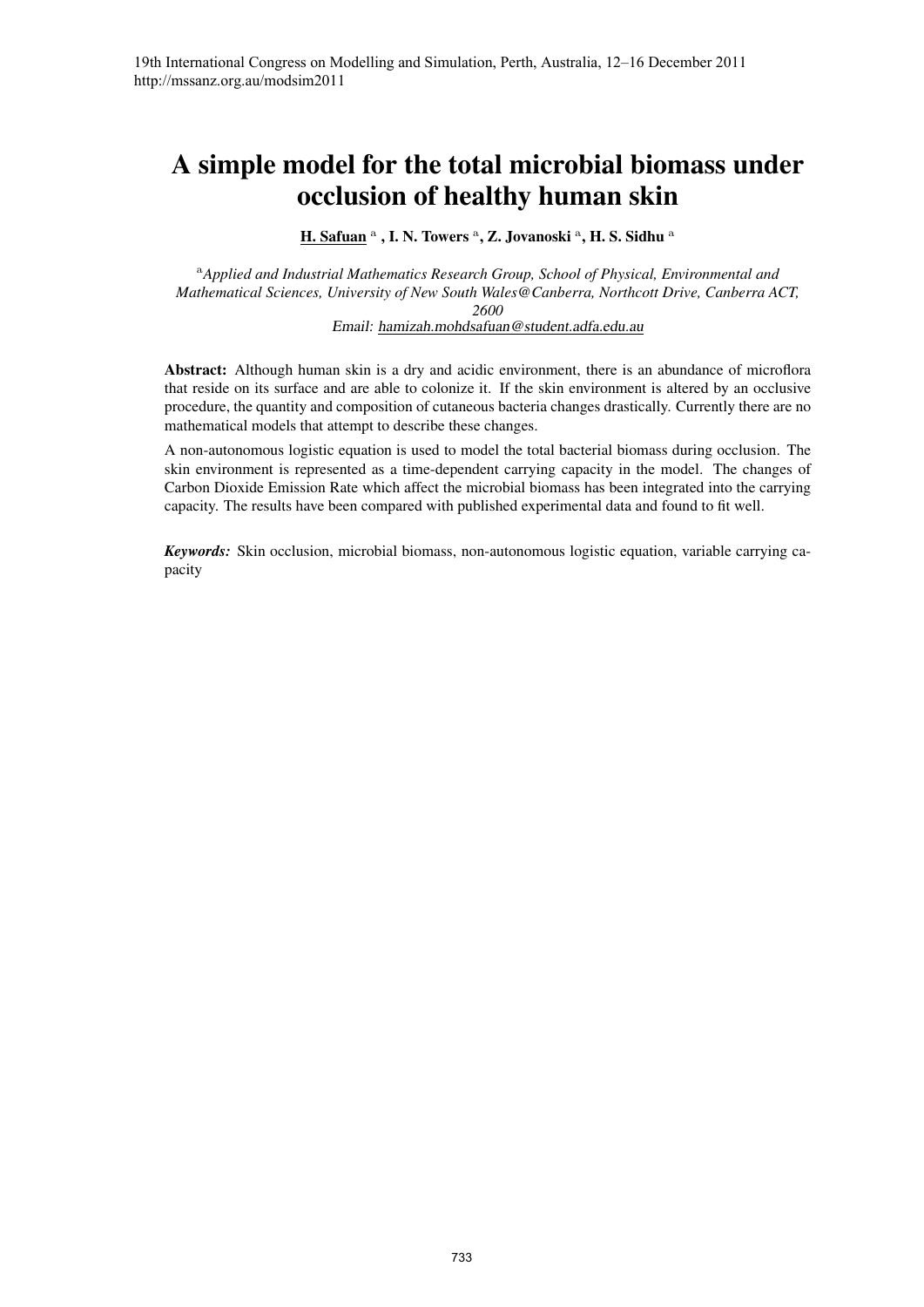H. Safuan *et al.*, A simple model for the total microbial biomass under occlusion of healthy human skin

# 1 INTRODUCTION

Human skin is a vital organ which has diverse functional properties. With multi-structured layers, it is the largest single organ of a human being. If the skin is stretched, it would cover an area of  $1.75$ -1.8m<sup>2</sup> and weighs about 5kg for an adult man. The main functions of the skin are to protect the human body from external injuries, serve as a barrier to infection or disease, regulate the body temperature and to sense stimulus from the environment. Three major layers of skin are the epidermis, dermis and hypodermis. The epidermis itself consists of layers and the only visible part is the outer most layer of the epidermis or stratum corneum (SC) (Alcamo and Krumhardt (2004)).

The common resident microflora on the skin surface are *Propionibacterium*, coagulase negative staphylococci (*Staphylococci epidermidis*), *Malassezia*, *Micrococcus*, aerobic coryneforms (lipophilic diphtheroids, nonlipophilic diphtheroids) and *Acinetobacter*. The transient microflora are *Bacillus* and coagulase positive staphylococci (*Staphylococcus aureus*) as listed by Bojar and Holland (2002). Fredricks (2001) mentioned the distribution of flora depends on the specific anatomical site, whether it is a dry, moist or oily area of the body. The axilla or toe web spaces can reach up to  $10^7$  bacteria per cm<sup>2</sup>, whereas the forearm or trunk may harbour  $10^2$ - $10^3$  bacteria per cm<sup>2</sup>.

The normal skin environment is not a conducive one for microbes to colonise yet the resident bacteria live continuously on the skin. Despite its otherwise hostile nature to foreign lifeforms, the skin is capable of providing nutrients such as lipids and proteins to some microflora. In order to survive, some microbes will have to compete for their food and space with other microflora (Fredricks (2001)). Bacteria can adapt and react effectively instantaneously to the changes of the skin environment which can totally alter the normal microbial ecosystem.

Bojar and Holland (2002) discuss in detail the normal microflora of the skin and factors that control colonisation of it. Physiological factors such as hydration, pH level, oxygen and carbon dioxide emission, and the presence of enzymes, lipids and fatty acids determine the density and diversity of colonisation. In this paper, we model the total microbial biomass during occlusion taking into consideration some of these factors.

## 2 SKIN OCCLUSION

Occlusive treatments, such as the application of bandages to wounds, are ancient in origin but have only been the subject of dermatological experiments since the late 1960s. The goal of these experiments has been to investigate the significance of covering part of the skin with certain permeable or impermeable materials. As a therapy occlusions have been successfully applied to atopic dermatitis, psoriatic patients, and also to wounds, ulcers and cutaneous eruptions (Braham et al. (2010)).

Several experiments have sought to measure the physiological changes that take place on the surface of the skin whilst it is occluded for a period of time (Aly et al. (1978), Hartmann (1983) and Faergemann et al. (1983)). Aly et al. provides the most complete and comprehensive data, recording over 5 consecutive days the total microbial density, trans-epidermal water loss (TEWL), carbon dioxide emission rate (CDER) and skin-pH after a vinylidene polymer plastic film (Saran Wrap $\hat{c}$ ) was placed on the forearms of 10 healthy volunteers. Hartmann also studied the effect of a three day occlusion placed on the forearm of 26 volunteers whereas Faergemann et al. experimented with the effect of an 8 day skin occlusion on the back of 10 volunteers.

These experiments demonstrate when the skin is occluded the SC undergoes changes. Water from the deeper layers of the skin diffuse through the SC and is trapped by the occlusive dressing preventing the evaporation of water from the skin's surface. As the epidermal membrane becomes hydrated, the SC becomes more permeable which in turn results in an increase in the TEWL. In the study by Aly et al. the TEWL increased from 0.56 mg/cm<sup>2</sup>/hr to 1.87 mg/cm<sup>2</sup>/hr. This increase in TEWL is evidence of increased skin-moisture content of the SC and skin surface. Hartmann found that the skin-moisture content increased from a low 20% and saturated at 75% after only three days of occlusion of the skin. According to the measurements of Faergemann et al. the TEWL reading remained relatively steady after the third day.

The skin also expels carbon dioxide to the atmosphere. Without any pressure on its surface, the skin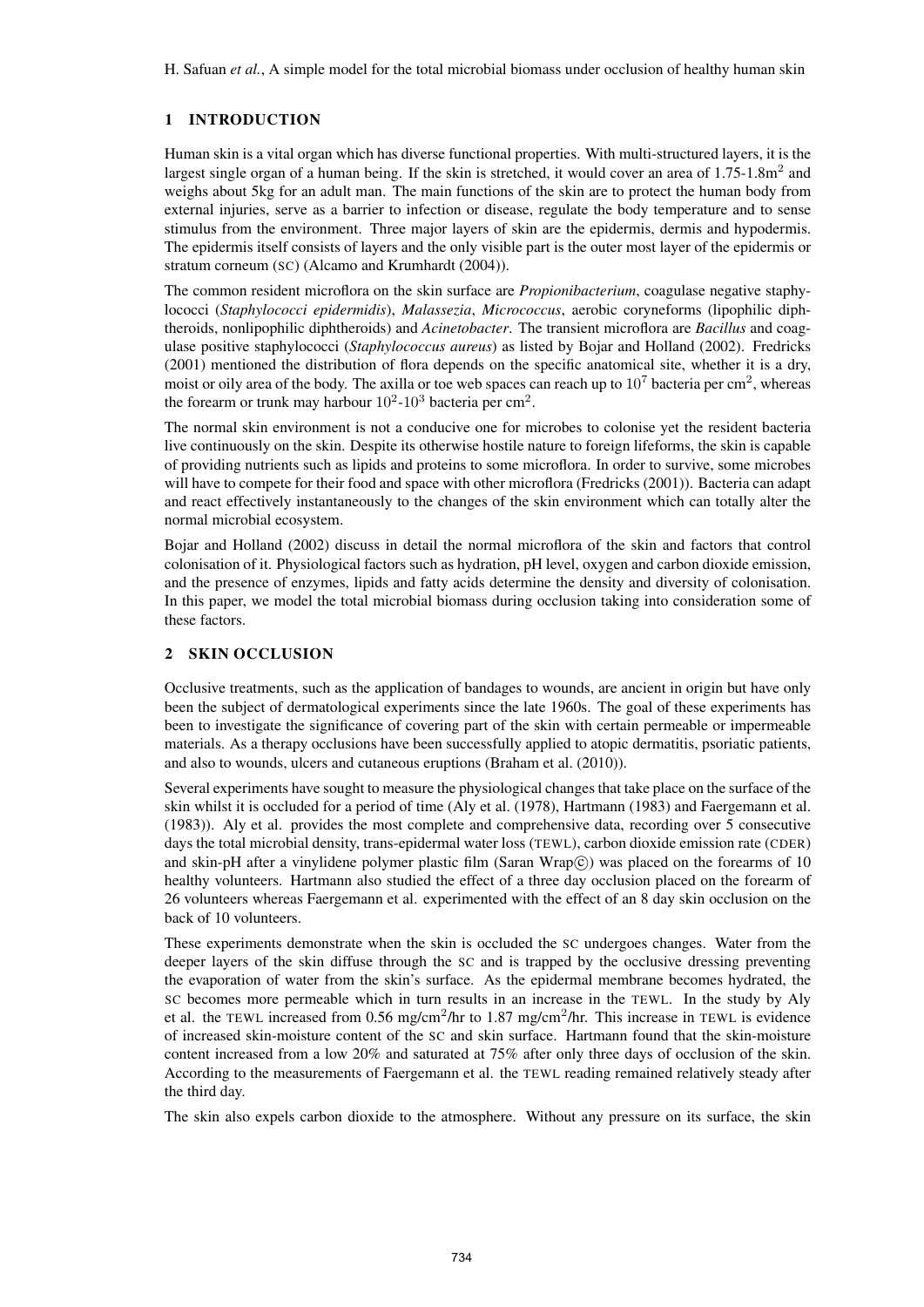H. Safuan *et al.*, A simple model for the total microbial biomass under occlusion of healthy human skin

releases carbon dioxide constantly at a low rate (Agache et al. (2004)). A hydrated and thus more permeable skin has a higher diffusion rate of carbon dioxide (CDER). In Aly et al. the CDER readings quickly rose to 3 times their base level by the first day and saturated there after.

Besides TEWL and CDER, changes in skin-pH also occurred during occlusion. The skin surface pH increased steadily from 4.38 to 7.05. The occlusion inhibits the evaporation of eccrine perspiration thus elevating the pH value. Faergemann et al. also found the pH to rise rapidly during the first three days and remained fairly constant until the 8th day. Other factors that might be important to the pH change are the changes to the composition of sweat, sebum, lipids, fatty acids and nutrients (Schmid and Korting (2006)) during the occlusion. These latter quantities have not been measured because they are complex and not easily interpreted.

Under an occlusion, the normally harsh skin environment is transformed to one more favourable with enriched nutrient flows resulting in an increase in the density of micro-organisms found there. Aly et al. measured an almost 4 orders of magnitude increase in the total microbial density in the first two days after the application of the occlusion and it remained approximately constant for the remaining three days of the experiment. Hartmann (1983) found similar rises in the microbial density after a three day occlusion of the skin, but Faergemann et al. reported only two orders of magnitude increase for microbes residing on the back.

We are interested in modelling the growth of the total microbial biomass under an occlusion. Since all of the physiological factors impact upon bacterial counts, our mathematical model attempts to incorporate one or more of these factors.

## 3 LOGISTIC EQUATION TO MODEL MICROBIAL BIOMASS

In the pre-occluded skin, the environment is relatively constant and the microbes receive a continuous source of nutrients. The density of microbes is in equilibrium with its environment. A common model to describe such a population is the Verhulst equation or the logistic equation (Murray (1989))

$$
\frac{dN(t)}{dt} = rN(t)\Big[1 - \frac{N(t)}{K}\Big], \qquad N(0) = N_0,
$$
\n(1)

where  $N(t)$  denotes the population density, r is the intrinsic growth rate, K is the carrying capacity, t is time and  $N_0$  is the initial population density at time  $t = 0$ . It is an autonomous differential equation since only  $N(t)$  is time-dependent whereas r and K are positive constants. The solution of (1) can be obtained by separation of variables

$$
N(t) = \frac{KN_0}{Ke^{-rt} + N_0(1 - e^{-rt})}.
$$
\n(2)

Equation (1) has been widely used because of its simplicity, existence of an exact solution and straightforward stability analysis. According to the logistic equation any initial population will grow until reaching the maximum sustainable level; the carrying capacity K. In the pre-occluded skin  $K \approx N_0 = 920$ counts/cm<sup>2</sup> .

When an occlusion is applied to the skin the environment beneath it begins to change to one that is generally more favourable for microbial growth. A changing environment may be characterised by a varying carrying capacity and possibly a varying intrinsic growth rate. The appropriate way to model such a scenario is the non-autonomous logistic equation

$$
\frac{dN(t)}{dt} = r(t)N(t)\Big[1 - \frac{N(t)}{K(t)}\Big].\tag{3}
$$

The general mathematical properties of (3) were deduced by Coleman (1979) and later modified by Hallam and Clark (1981) to consider population growth in a polluted environment. Exact solutions exist only for a limited number of cases (Banks (1994)).

In what follows we assume the intrinsic growth rate,  $r$ , is constant and seek a monotonically increasing function,  $K(t)$ , that begins with carrying capacity  $K(0) = K_0, K_0 \approx N_0$ , representing the unoccluded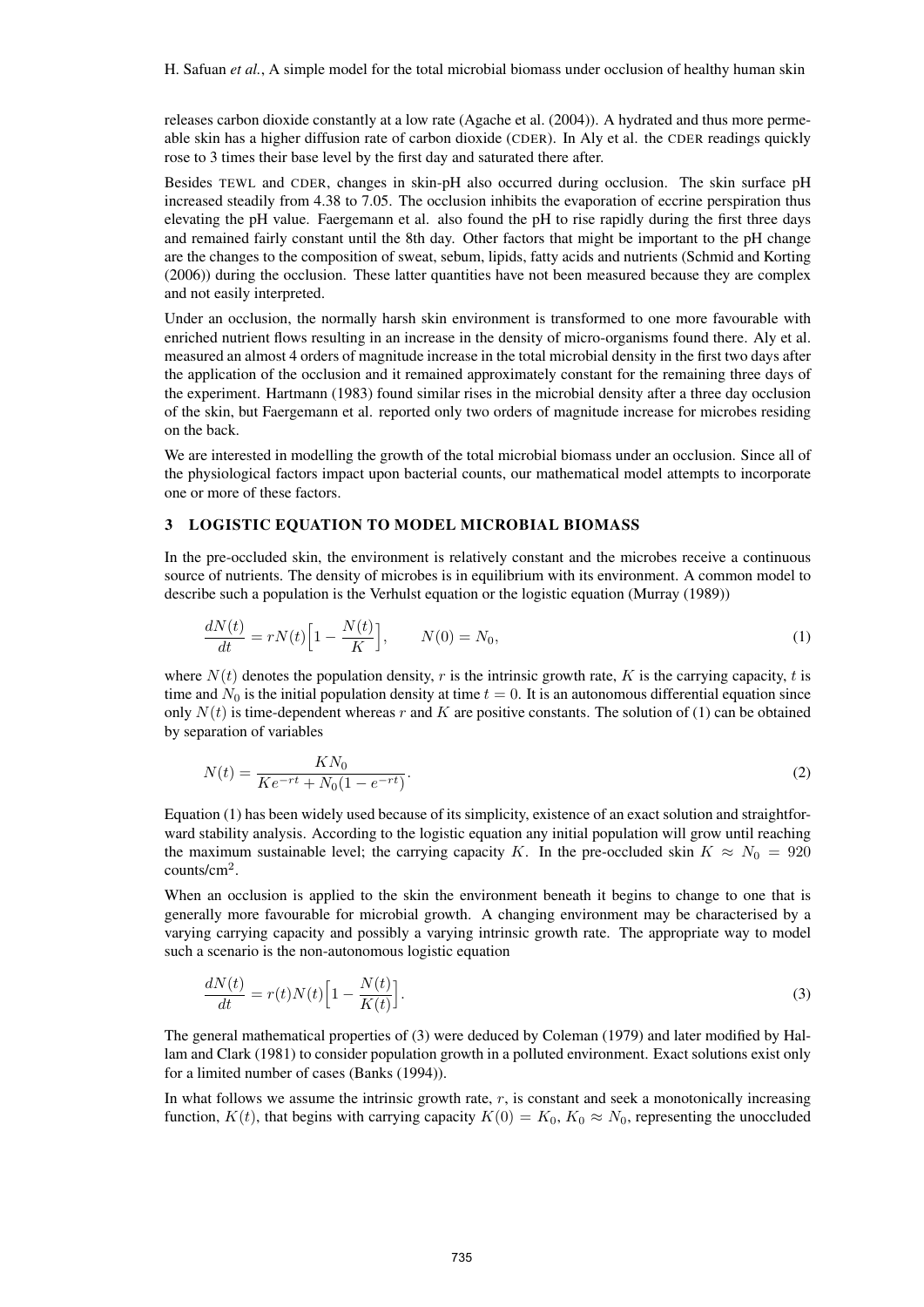skin with baseline values for TEWL, CDER, skin-moisture, skin-pH and nutrient flow rates to a new and larger carrying capacity,  $K_s$ , representing an environment with elevated but constant values for the aforementioned physiological factors. Meyer (1994) and Meyer and Ausubel (1999) introduced a logistic form of the carrying capacity but a much simpler model that meets our criteria is expressed as

$$
\frac{dK}{dt} = -\alpha (K - K_s),\tag{4}
$$

where  $\alpha$  is the saturation constant. The solution for the carrying capacity is

$$
K(t) = K_s \left( 1 - \beta e^{-\alpha t} \right),\tag{5}
$$

where  $\beta = 1 - K_0/K_s$ . A carrying capacity of this form has previously been used to model fish stocks in a nutrient enriched environment (Ikeda and Yokoi (1980)).

It is possible to use the data of the microbial densities to estimate r,  $K_0$  and  $K_s$  but not the value of  $\alpha$ . For this purpose we take a different approach. From the discussion of the previous section, the CDER and TEWL co-evolve with the environment. This means that the changes in the carrying capacity correlate positively with the changes of both CDER and TEWL. Therefore, we assume that the functional form for both of these quantities are given by expressions similar to that of equation (5), with the same parameter α.

Here we use the CDER data taken from Aly et al.. Let  $C(t)$  be the CDER at time t, then the time evolution is given by  $C(t) = C_s (1 - \beta_c e^{-\alpha t})$  where  $\beta_c = 1 - C_0/C_s$ . This requires the estimation of two further parameters,  $C_0$  and  $C_s$ . To be clear, we use the CDER data to estimate the value of  $\alpha$  which in turn is used in the expression for  $K(t)$ .

#### 4 RESULTS AND VALIDATION

The CDER and total microbial density data from Aly et al. (1978) were extracted using G3DATA (Frantz (2011)) and are reproduced in Figure 1 and Figure 2a, respectively. There are some inconsistencies between the graphs and the text in Aly et al.. Throughout this discussion we will assume that the data from the graphs is correct while the text is in error.

Using the CDER observations of Figure 1, we set  $C_0 = 25$  nl/cm<sup>2</sup>/min and estimate  $C_s \approx$ 91.2 nl/cm<sup>2</sup>/min, it being the average of the observations over the last three days of the occlusion. A nonlinear least squares fit was then used on the CDER data to estimate  $\alpha$ . We obtained  $\alpha = 1.92$ /day with a 95% confidence interval of (0.29, 3.54). The large confidence interval is a consequence of the small number of observations. The fitted curve is shown in Figure 1. The model appears to adequately represent the observed data.

We now turn our attention to the microbial density data. Since we are dealing with a general biomass and not a specific bacterium and that *in vivo* bacterial growth rates are not known, we must estimate r for the data of Figure 2a.

The intrinsic growth rate,  $r \approx \Delta \ln N/\Delta t$ , can be determined from the so-called exponential growth phase of the growth curve. By taking the average slope from the first day and second day relative to the pre-occlusion microbial density we get  $r = 6.58$ /day. Further, we set  $K_0 = 920$  counts/cm<sup>2</sup>, and estimate  $K_s = 2.29 \times 10^7$  counts/cm<sup>2</sup>, it being the geometric mean of the microbial density over the last three days. No attempt was made to find standard errors for these estimates due to the small size of the data set.

Incorporating equation (5) into equation (3) leads to

$$
\frac{dN(t)}{dt} = rN(t)\Big[1 - \frac{N(t)}{K_s(1 - \beta e^{-\alpha t})}\Big].\tag{6}
$$

Numerical solution of equation (6) with the estimated parameters is shown in Figure 2a. It is apparent that the model does a good job in describing the growth of the microbial biomass. What is also clear is that this model predicts the very rapid increase in the environment's carrying capacity.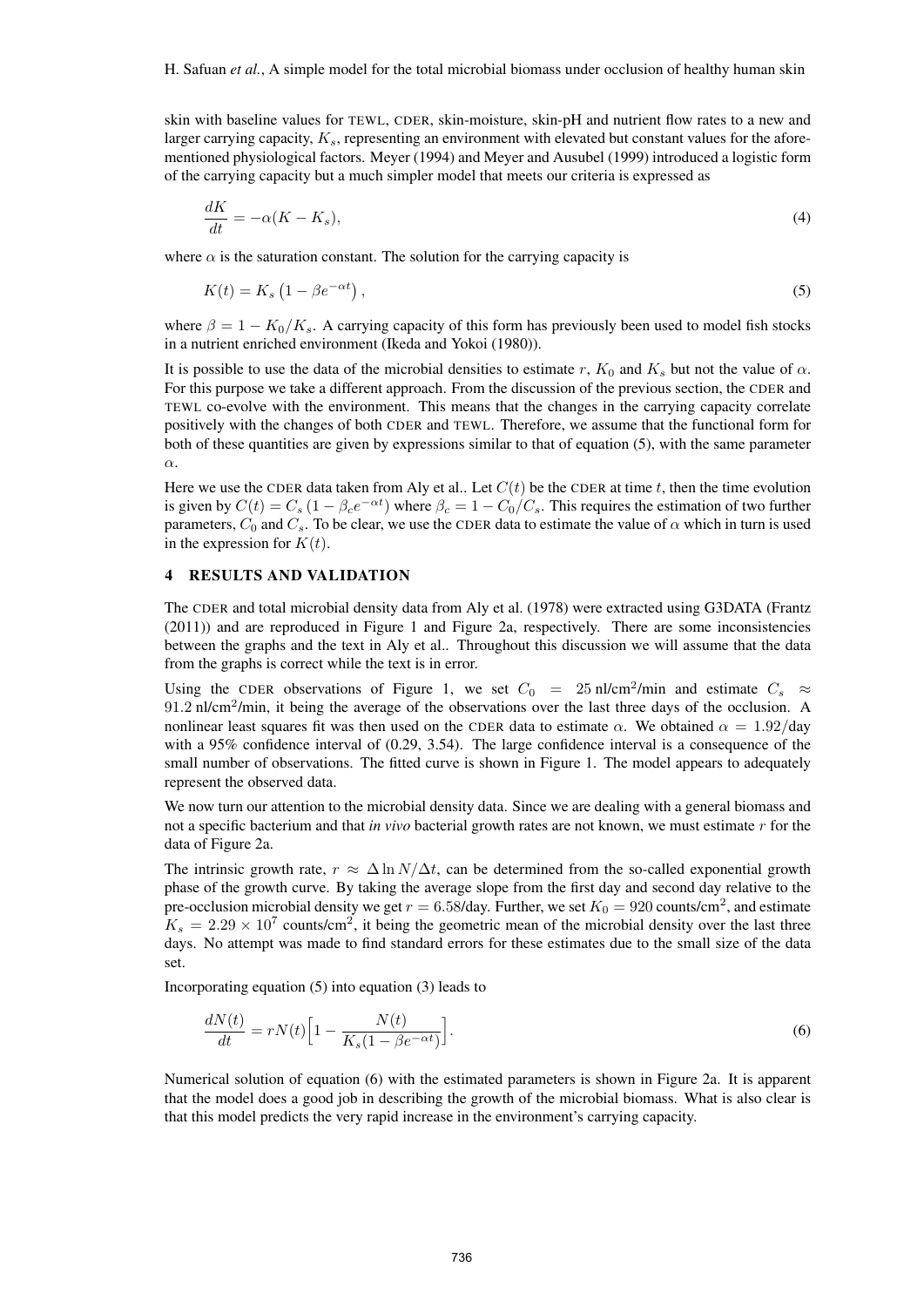

Figure 1: CDER data with the nonlinear fitted curve.

The ability to validate a model with an independent set of data is vitally important. To validate our model we use the data of Pillsbury and Kligman (1967) (report released by US Army in 2000). Pillsbury and Kligman reported the total microbial density on forearm skin under occlusion for a period of more than 2 weeks. The data is reproduced in Figure 2b. As with other experiments mentioned so far, a four orders of magnitude increase of cutaneous microflora resulted within the two days of the application of an occlusion. The geometric mean was calculated for each of the days for which the microbial density was measured. Using the same model with the same parameters as for the Aly et al., our model predicts the total microbial biomass remarkably well.

#### 5 DISCUSSION AND CONCLUSION

The carrying capacity,  $K(t)$  in the model (6) encompasses the adjustment of the environment resulting from the changes on the skin surface due to the application of an occlusion.

From the model we deduce that there exist two characteristic time lengths at play. One related to the increase in the carrying capacity and the other to the increase of the population density. From equation (4) the quantity  $|K(t)-K_s|$  represents the environment's instantaneous excess capacity and the time required to halve this capacity is  $t_{1/2} = \ln 2/\alpha \approx 8.7$  hours. Whereas, the doubling time for the microbial biomass is  $t_{1/2} = \ln 2/r \approx 2.5$  hours. This suggests that by the first 8.7 hours after the occlusion is placed on the skin the excess capacity is decreased (carrying capacity increased) by approximately  $K_s/2 \approx 10^7$ counts/cm<sup>2</sup> . In the meantime the microbial density has experienced only a 10-fold increase. Initially, the environment under the occlusion is developing at an extremely fast rate enabling the growth of the total skin microflora without restraint. This feature of the model is evident from Figures 2a and 2b.

There are several limitations of this study. The model possibly could be improved if we acquire a greater number of datasets that observed a set of physiological effects for a longer period of occlusion time. Better quality CDER data, for example, would provide a better estimate for  $\alpha$ . Of course, it might be possible to use the TEWL data to find another independent estimate of  $\alpha$ . However, this was not done here because of a problem with the quality of the data in Aly et al.. The TEWL was measured about 20 minutes after the occlusion was removed. Recently Pinto and Rodrigues (2005) recorded the TEWL immediately after the removal of a one-day occlusion of the forearm for 30 minutes. It was found that the TEWL fell to less than half its maximum level within a 20 minute interval. This demonstrates that the TEWL data in Aly et al. grossly underestimates the true value, at least for the first and perhaps the second day, and any estimate of  $\alpha$  based on this data would also have been an underestimate.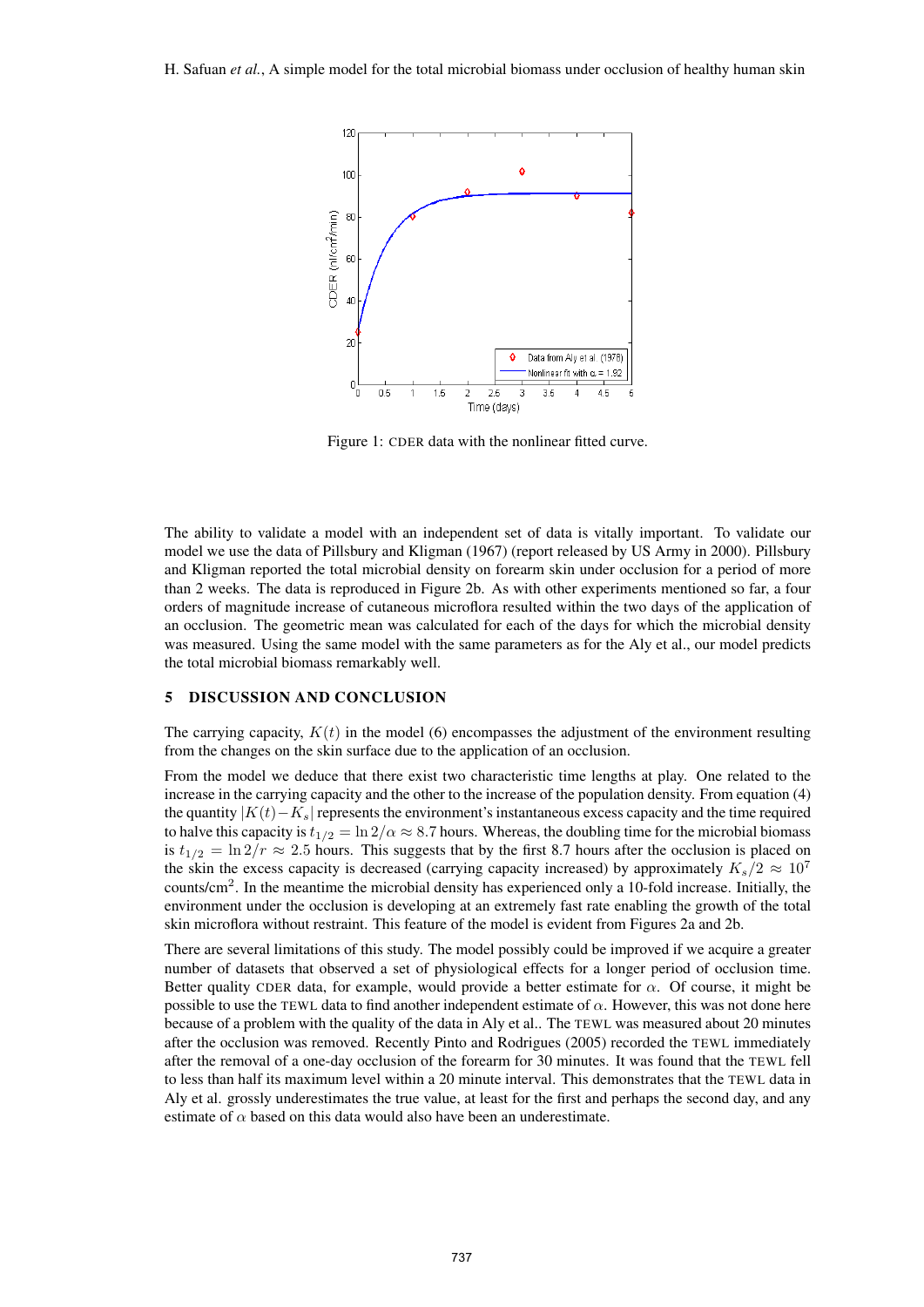

Figure 2: Growth curves  $N(t)$  and variable carrying capacity  $K(t)$ . (a) Aly et al. (1978) data with the estimated parameters (b) Pillsbury and Kligman (1967) data using the proposed model.

In experiments, the intrinsic growth rate depends on temperature, water content,  $pH$  and  $CO<sub>2</sub>$ , to mention a few (Denyer et al. (1990), Ratkowsky and Ross (1995)). Our assumption of a constant  $r$  is certainly not valid, but how the effects of an occlusion is reflected in an increase in  $r$  is not possible to ascertain. Furthermore, we a dealing with a biomass consisting of four different species of bacteria and for each *in vivo* growth rates are not known.

Future work will need to focus on the interaction between the dominant bacterial species present. The work of Aly et al. and Pillsbury and Kligman (1967) present an interesting dynamic between the major bacterial species of the skin. A better understand of these interactions could assist in building a model of the time evolution of bacterial growth in a wound, with the obvious health implications.

In summary, we have used a simple logistic model with varying carrying capacity to describe the growth of a microbial biomass under an occlusive patch on the skin. The model provides a remarkably good fit to existing data. Our model is a first attempt to mathematically describe bacterial growth under an occlusion and we hope to develop it further for possible use of occlusions placed on wounded skin.

### ACKNOWLEDGEMENT

The first author would like to thank Universiti Tun Hussein Onn Malaysia for the postgraduate scholarship. Financial support from UNSW Canberra is greatly appreciated.

#### **REFERENCES**

- Agache, P. G., P. H. P. Agache, and H. I. Maibach (2004). *Skin Structural Components:Physiology and Metrology, In:Measuring the skin*, pp. 194. Springer, Germany.
- Alcamo, I. E. and B. Krumhardt (2004). *The Integumentary System, In:Anatomy and Physiology the Easy Way*, pp. 93–97. Barron's Educational Series, New York.
- Aly, R., C. Shirley, B. Cunico, and H. I. Maibach (1978). Effect of prolonged occlusion on the microbial flora, ph, carbon dioxide and transepidermal water loss on human skin. *Journal of Investigative Dermatology 71*, 378–381.